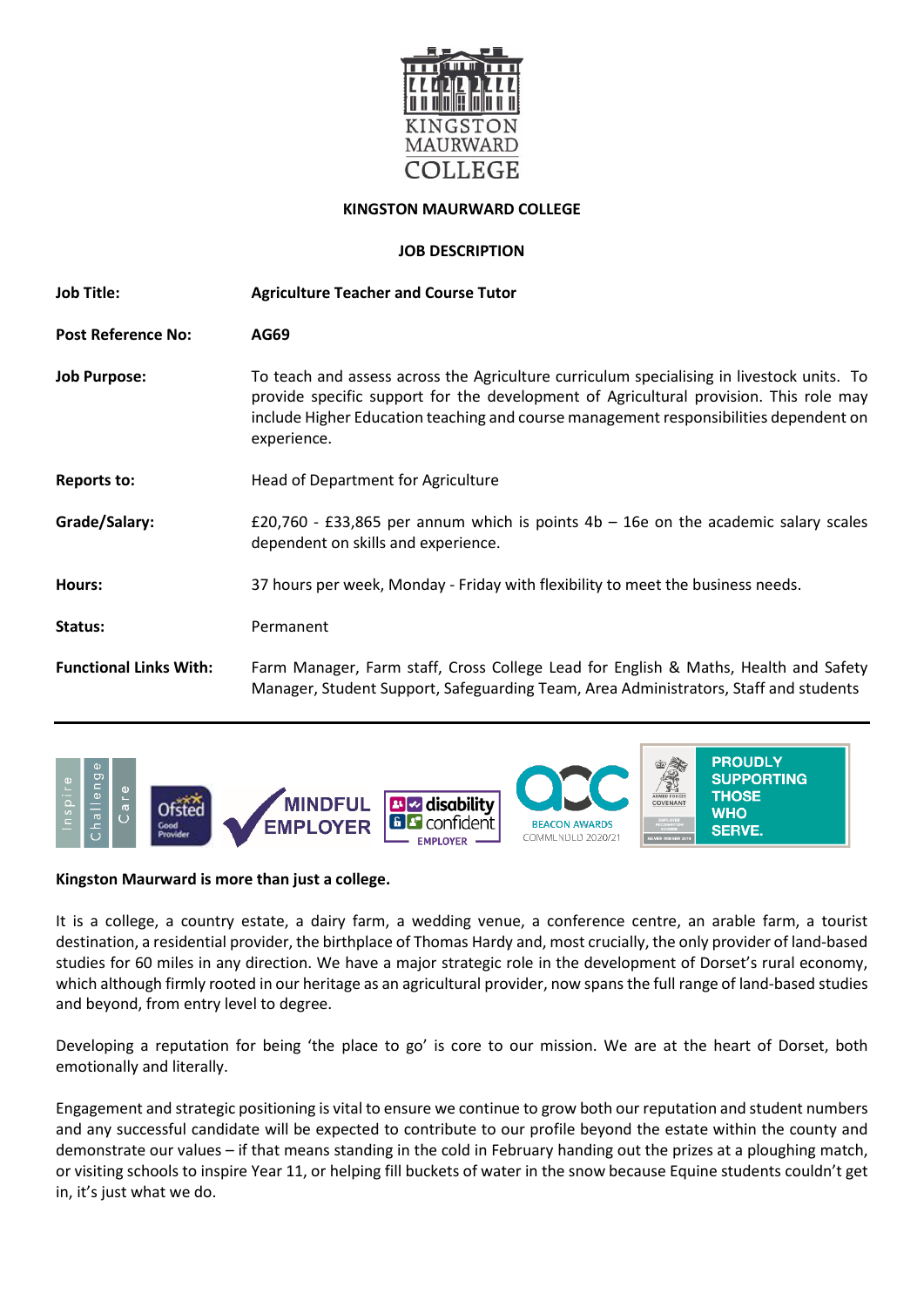We need staff who will move us to the next step as part of a forward-looking organisation, rooted in the landscape of Dorset and the history of the estate. What binds us to the past is important, but it is not what defines our future; the essence of Kingston Maurward is about people, attitudes and the culture we all inherit and develop.

**For this role, we are looking for an enthusiastic and self-motivated agriculture specialist with the ability to deliver high quality, inspiring lectures and practical teaching sessions at Levels 1-4. Much of this teaching will take place on the College's own 280ha commercially run mixed farm. Teaching will cover a range of livestock units, in particular sheep and Dairy. A flexible and positive attitude is required alongside the ability to challenge and motivate students. The role promises a varied and interesting workload. The successful applicant will have plenty of vocational experience as well as being able to demonstrate excellent communication, administrative and organisational abilities in order to perform the role successfully. The role would suit someone who has worked in industry and is now seeking a new challenge.** 

## **Teaching qualifications and an agricultural (or similar) qualification at degree level are both desirable.**

## **Main Tasks and Duties:**

- Prepare schemes of work, lesson plans and assessment plans.
- Teach and complete summative and formative assessment.
- Teach groups of students in both practical skills and classroom situations.
- Monitor and record the attendance, punctuality and academic progress for all students in your groups providing them with access to any extra help they may require (eg learning support)
- Report to KMC staff and parents or carers of learners as necessary.
- To set and maintain high levels of best practice.
- Prepare for internal verification and liaise with the Course Manager, Academic Manager and External Verifier to ensure the effective validation of programmes.
- Contribute to course management, organisation and pastoral support of students, including admissions, enrolment, induction, careers education, guidance and progression, enrichment, curriculum development
- Contribute to Course and Department Team Meetings, Course Review and Action Plan for your courses and contribute towards the Academy Self Assessment Review.
- Organise and conduct trips and study tours as appropriate.
- To supervise students whilst they participate on training programmes.
- To organise and run demonstrations, guided tours, and talks for visitors and students. Use the College disciplinary procedure in liaison with the Deputy Principal - Curriculum and Quality.
- Undertake any other duties that as reasonably assigned which are appropriate to the post and the work of the College.

### **Duties Expected of All College Staff:**

- To promote an active commitment to equality and diversity, PREVENT and British Values.
- To take active responsibility for safeguarding and promoting the welfare of children and vulnerable adults in College.
- To undertake such personal staff development as is agreed to be necessary for the development of the role and the individual.
- To set a high standard of professionalism. This will include maintaining regular contact with colleagues, students and customers verbally, in writing and via e-mail.
- To monitor customer satisfaction and continually seek ways of improving the service for which the post is responsible.
- All staff are expected to work the College Open day which takes place in June each year.
- To regularly review, adapt, and improve systems and procedures.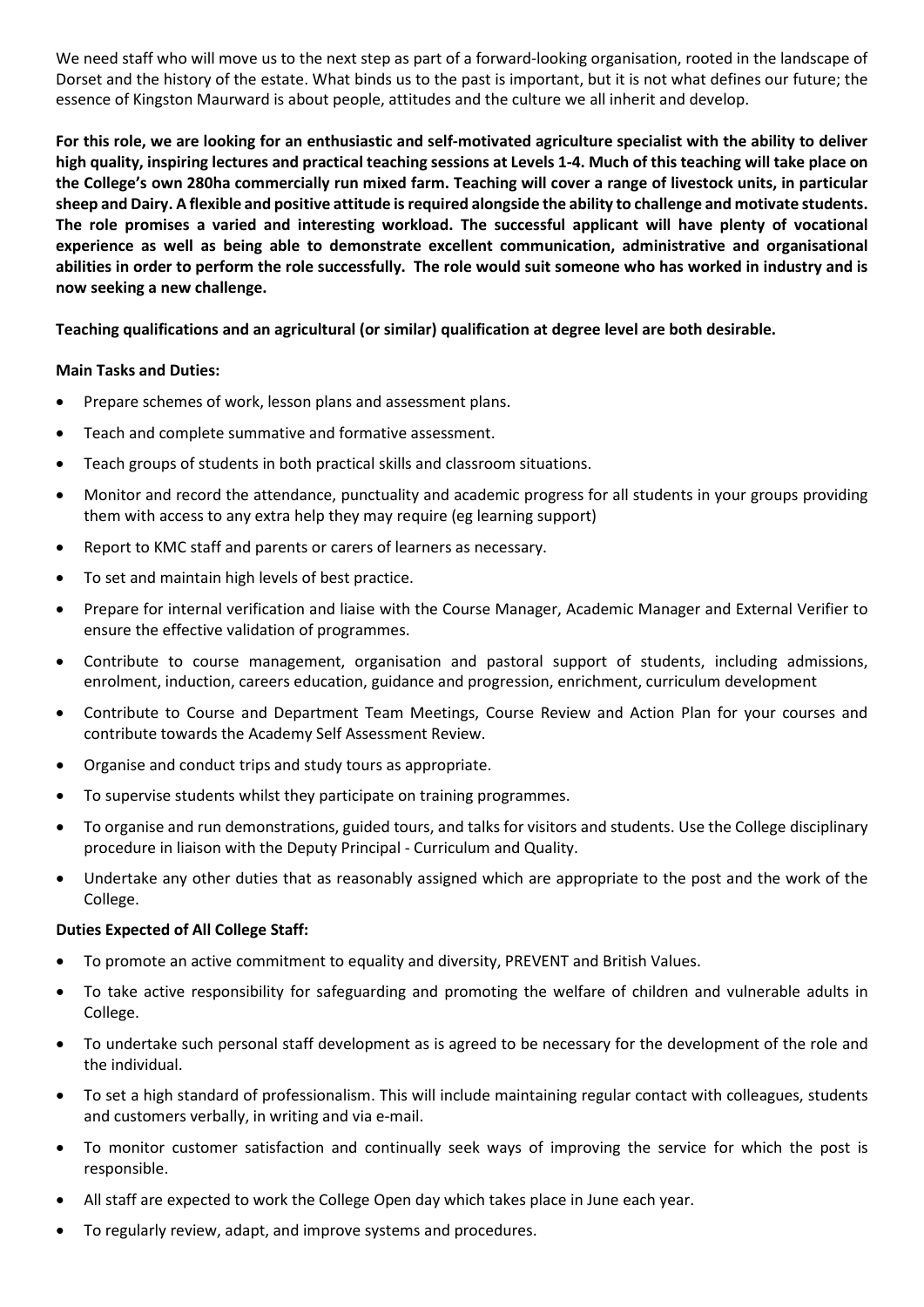- To support the College's commitment to quality assurance including course review and self-assessment.
- To promote an active commitment to the College's approach to sustainability.
- To undertake an annual appraisal which clearly identifies targets for continued improvement.
- To provide or support inspiring and challenging education and training for all learners and promote participation by a wider group of learners.
- To take proactive responsibility for Health & Safety at all times, reporting accidents, incidents and near misses which may affect staff, students, customers and visitors.

**This range of tasks should not be construed as definitive or exhaustive due to the changing external environment within which the College operates. Other duties may be required within the general scope of the post.**

### **Person Specification:**

#### Key A-Application I-Interview

|                              | <b>Essential</b>                                                                                                                                                               |                  | <b>Desirable</b>                                                                                     | How              |
|------------------------------|--------------------------------------------------------------------------------------------------------------------------------------------------------------------------------|------------------|------------------------------------------------------------------------------------------------------|------------------|
| <b>Qualifications</b>        | Teaching qualification - or the                                                                                                                                                | identified*<br>A | Degree in Agriculture or similar<br>$\bullet$                                                        | identified*<br>Α |
|                              | willingness to work towards at<br>least Level 5 Award in Education<br>and Training by your second year<br>of appointment.                                                      |                  | <b>Assessor and Verifier</b><br>$\bullet$<br>qualifications<br>Management qualification<br>$\bullet$ | Α<br>A           |
|                              | GCSE's grades $4-9/$ A $*$ -C (or<br>$\bullet$<br>equivalent) inclusive of English and<br>maths                                                                                | A                | IT qualification<br>$\bullet$<br>Industry specific tickets e.g. Vet<br>$\bullet$<br>meds             | Α                |
|                              | Qualification in Agriculture or<br>related subject at Level 3 or above.                                                                                                        | A                |                                                                                                      | A                |
|                              | An appropriate first aid<br>qualification - either First Aid at<br>Work or 'Appointed Person' - or<br>the willingness to work towards.                                         | A                |                                                                                                      |                  |
| <b>Experience</b><br>and     | Experience and confidence in<br>$\bullet$<br>working with a range of livestock                                                                                                 | A                | Vocational teaching and<br>$\bullet$<br>assessing experience in one or                               | A                |
| Knowledge                    | and different farming systems<br>Some supervisory / management                                                                                                                 | Α                | more aspect of the agricultural<br>industry                                                          |                  |
|                              | experience.<br>Extensive and in-depth knowledge<br>of the agricultural industry<br>Computer literacy with good<br>knowledge of Microsoft Word,<br><b>Excel and Power point</b> | Α                | Knowledge of modern<br>$\bullet$<br>technologies being developed<br>within agriculture               | A                |
|                              |                                                                                                                                                                                | A/I              | Experience of identifying and<br>$\bullet$<br>developing income-generating<br>activities.            | A                |
|                              |                                                                                                                                                                                |                  | Land based business experience<br>$\bullet$                                                          | A/I              |
| Skills &<br><b>Abilities</b> | Ability to fulfil all spoken aspects<br>of the role with confidence,<br>through the medium of English                                                                          | ı                |                                                                                                      |                  |
|                              | Excellent administrative and<br>$\bullet$<br>organisational abilities.                                                                                                         | A/I              |                                                                                                      |                  |
|                              | Good practical skills in livestock<br>$\bullet$<br>handling and husbandry.                                                                                                     | A/I              |                                                                                                      |                  |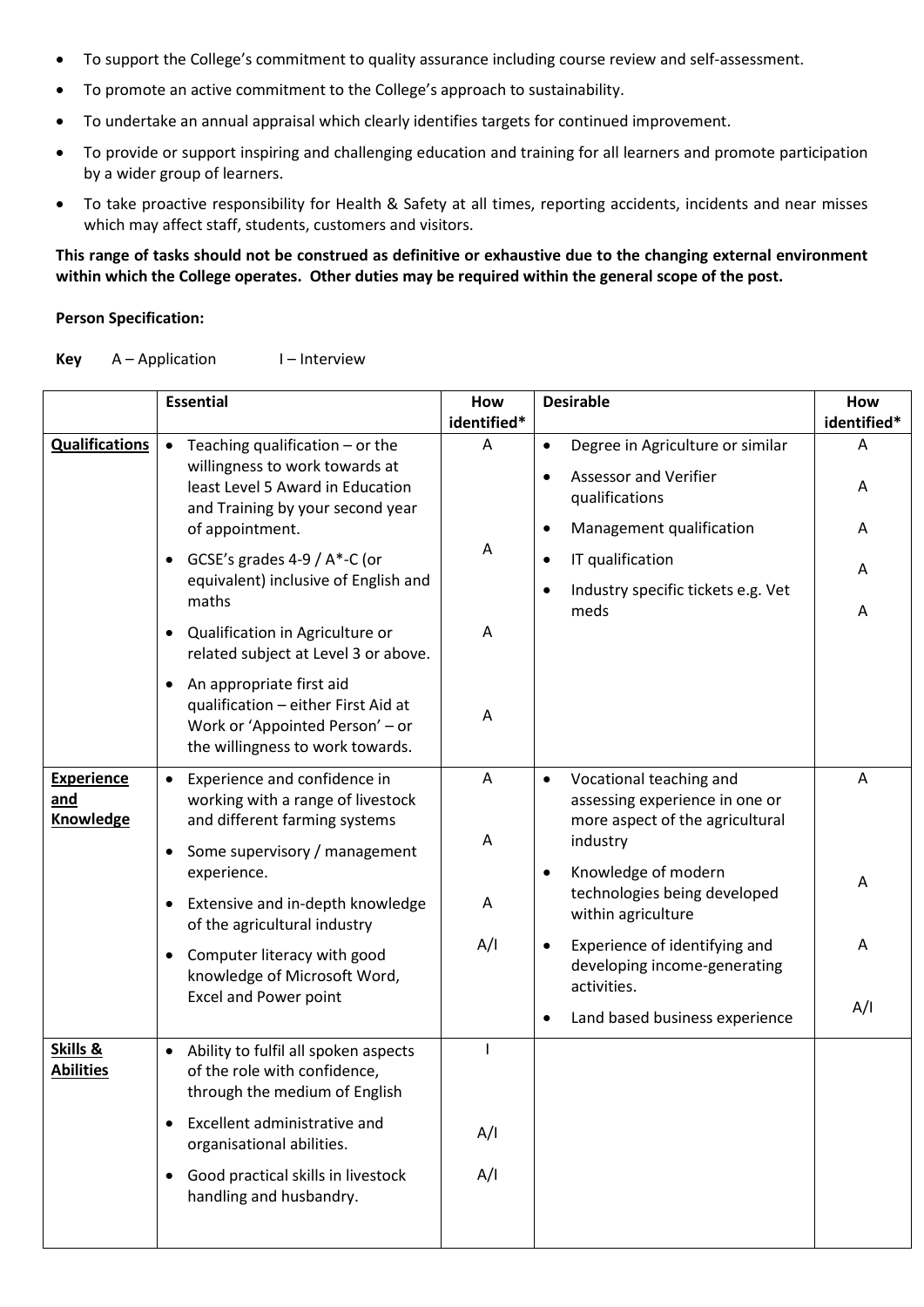|                  | Ability to meet deadlines and<br>$\bullet$<br>prioritise workload.     | A/I |                                                             |   |
|------------------|------------------------------------------------------------------------|-----|-------------------------------------------------------------|---|
| <b>Personal</b>  | To be an inspiring teacher.<br>$\bullet$                               | A/I | Good sense of humour.<br>$\bullet$                          |   |
| <b>Qualities</b> | Track record of successful<br>$\bullet$<br>teamwork.                   | A/I |                                                             |   |
|                  | Enthusiastic with ability to<br>motivate learners.                     | A/I |                                                             |   |
|                  | Willingness to challenge<br>unsatisfactory performance of<br>students. |     |                                                             |   |
| Other            | Current driving licence with<br>$\bullet$<br>business insurance        | A   | D1 Minibus driving licence. MO1,<br>$\bullet$<br><b>ATV</b> | Α |

# **Competencies Required of All College Staff:**

- Excellent interpersonal and communication skills when dealing with colleagues, students, visitors, parents and external bodies at all levels.
- A positive, 'can-do' attitude.
- Keen to embrace and deliver change.
- Self-directed with a high level of personal drive.
- Commitment to achieving excellence through continuous improvement.
- Enthusiastic with ability to motivate.
- Ability to problem solve
- Prepared to work flexibly to meet work requirements including weekends and evenings to support the effective functioning of the department and wider College as required.
- Ability to contribute to achieving cultural change.
- Active commitment to safeguarding and promoting the welfare of children and vulnerable adults in college
- Active commitment to equal opportunities

### **Terms and Conditions:**

- This is a permanent appointment.
- The Contract of Employment will be based on the provisions of the Kingston Maurward Academic Contract.
- The salary for this post will be in the range of £20,760 £33,865 per annum which is points  $4b 16e$  on the academic salary scales dependent on skills and experience.
- Working Hours will be up to 37 per week during Monday to Friday with flexibility to meet business needs.
- The annual leave entitlement will be 35 working days to be taken during the period 1 September to 31 August plus agreed Statutory Bank Holidays and College closure days (pro rata for part time and fixed term appointments).
- The appointment is subject to the satisfactory completion of a 6-month Probationary Period with reviews after 2, 4 and 6 months.
- The notice period will be three months on either side.
- Membership of the Teachers Pension Scheme is available.
- The appointment is subject to the College receiving satisfactory references which will include questions around whether concerns have been raised regarding safeguarding or working with students.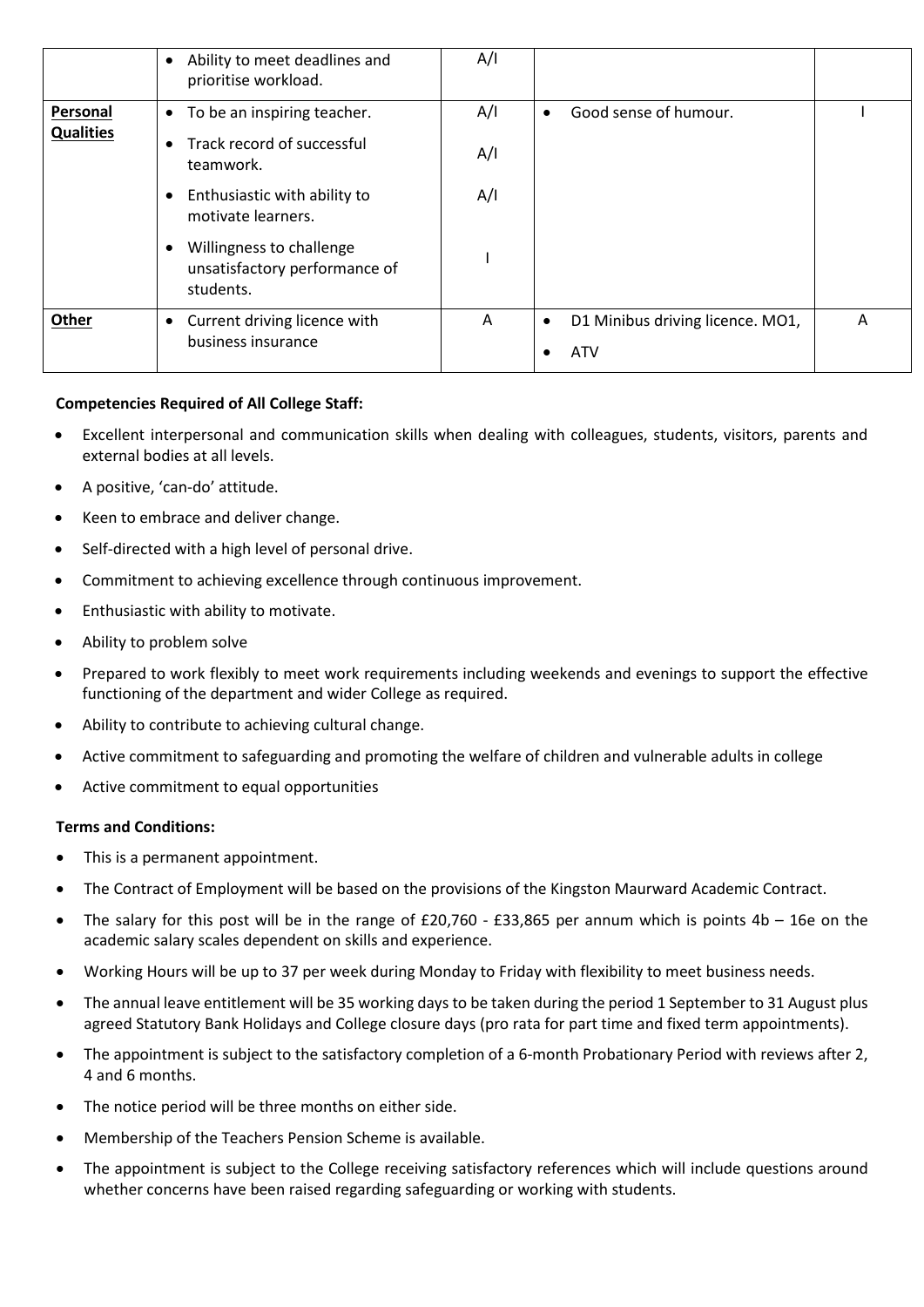- The successful candidate is required to advise whether they are aware of any health condition or disability which might impair their ability to effectively undertake the duties of the position as outlined above. This disclosure may result in a referral to the Occupational Health Advisor for a medical clearance prior to commencing employment.
- If you do not achieve the required teaching qualification (if outlined in the criteria of the Person Specification) within the allotted time then the post will not be continued.

**Criminal Records – Disclosure and Barring Service check and Safeguarding Status**: At Kingston Maurward College we place the safety and welfare of our students at the centre of all our activities. The safeguarding of students underpins the College values and is fully embraced by all College staff.

Kingston Maurward College considers itself a 'specified place' for the purposes of safeguarding legislation and therefore all posts at the College are Regulated Activity. Someone will not be employed by the College if they are barred from working with children or vulnerable adults.

The offer of an appointment with the College will be subject to a satisfactory Enhanced Disclosure under the Protection of Children Act 1999 and the Police Act 1997.

This means that when applying for a post, candidates will need to detail all convictions they may have – both 'spent' and 'unspent'. The successful candidate will be advised of the Disclosure process in the letter offering them the appointment. Kingston Maurward College adheres to the Disclosure and Barring Service Code of Practice in applying for Disclosures. Should you require a copy of the Code or our Policy Statements on the Recruitment of Ex Offenders or the Secure Storage Handling, Use, Retention and Disposal of Disclosures and Disclosure Information please contact the College Human Resources Manager.

The College recommends that new staff join the DBS Update Service. This means that the DBS is 'portable' and can be accessed by employers (with your permission). It means that staff may only ever need to apply for one DBS check.

Upon appointment, subject to joining the Update Service, signing up to this job description confirms your agreement to the College accessing the DBS Update Service to undertake online status checks on your DBS Certificate in relation to your work at the College, at appointment and in the future.

### **For an informal discussion about the post, please contact Lydia Lee on 01305 215108 during normal working hours.**

### **Applications**

Please return the completed College Application Form by email to [recruitment@kmc.ac.uk](mailto:recruitment@kmc.ac.uk) or by post to: HR Department, Kingston Maurward College, Dorchester, Dorset, DT2 8PY.

### **The Closing Date for Applications: Monday 30 May 2022 at 9:00am**

### **Proposed Interview Date: TBC**

Applicants for this position must complete a college employment application form. **CVs will not be accepted.** 

## **Please ad[d recruitment@kmc.ac.uk](mailto:recruitment@kmc.ac.uk) to your list of safe senders to ensure that any correspondence from us does not go directly into your spam folder.**

For further details on application forms or the recruitment process, please go to our website [www.kmc.ac.uk.](http://www.kmc.ac.uk/) Alternatively, please contact the HR department by emailing [recruitment@kmc.ac.uk.](mailto:recruitment@kmc.ac.uk)

### **You will be asked to provide evidence of all the qualifications listed on your application form at interview.**

Kingston Maurward College is committed to safeguarding and promoting the welfare of children and applicants must be willing to undergo child protection screening appropriate to the post, including checks with past employers and the Disclosure and Barring Service.